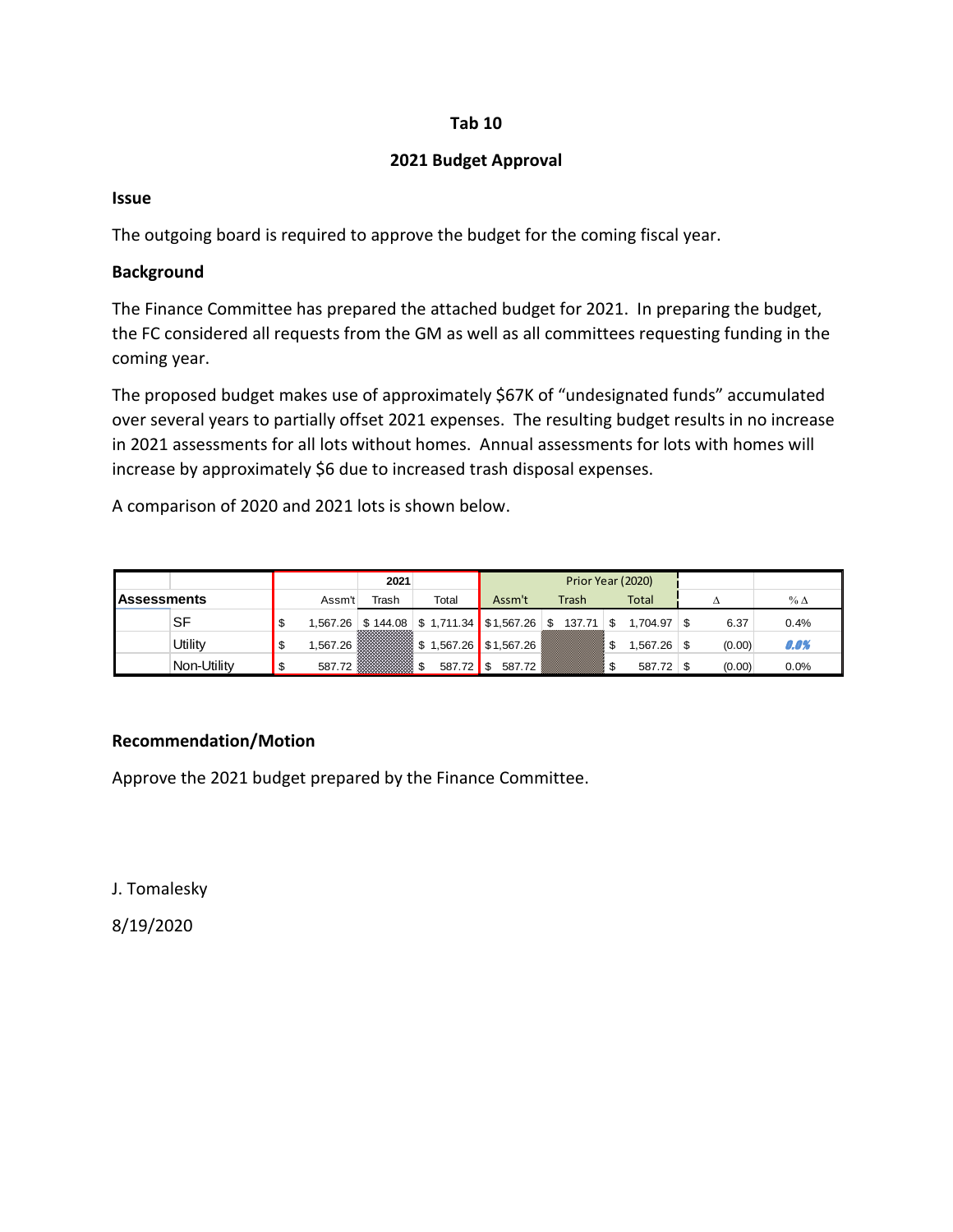| $A$ $B$      | $\overline{c}$                                                         | H                     | J             |                                                                                                                                       |
|--------------|------------------------------------------------------------------------|-----------------------|---------------|---------------------------------------------------------------------------------------------------------------------------------------|
|              |                                                                        | 0.0%                  |               |                                                                                                                                       |
|              | LHCC 2021 Budget --- General Fund                                      |                       |               | $\mathfrak s$<br>$\mathbf 0$<br>$\Delta$ Exp for no assessment increase                                                               |
|              |                                                                        | 2020                  | 2021          |                                                                                                                                       |
|              | <b>HYBRID ACCRUAL BASIS EXPENSES</b>                                   | <b>Budget</b>         | <b>BUDGET</b> | <b>Description</b>                                                                                                                    |
|              |                                                                        |                       |               |                                                                                                                                       |
|              | Income (Cash Basis)                                                    |                       |               | DRAFT                                                                                                                                 |
|              | 4000 · Assessment Revenue (Cash Basis)                                 |                       |               |                                                                                                                                       |
|              | 4022 · Assessments-Lots with Utilities                                 | 258,597.79            | 257,030.53    |                                                                                                                                       |
|              | 6917 · Projected Delingncs Utility Lots                                | (38, 789.67)          | (43,695.19)   |                                                                                                                                       |
|              | 4021 - Assessments-Lots w/homes                                        | 1,597,554.24          | 1,613,795.10  |                                                                                                                                       |
|              | 6916 - Projected deling lots w/homes                                   | (111, 828.80)         | (129, 103.61) |                                                                                                                                       |
|              | 4019 · Assmnts-Lots w/o Utilities AvIb                                 | 229,211.67            | 227,448.51    |                                                                                                                                       |
|              | 6919 · Projected Delinqncs lots w/o util                               | (32,089.63)           | (34, 117.28)  |                                                                                                                                       |
|              | 4095 · Bad Debt Recovery                                               | 20,000.00             |               | Move to Other Income in 2021                                                                                                          |
|              | Total 4000 · Assessment Revenue                                        | 1,922,655.60          | 1,891,358.06  |                                                                                                                                       |
|              |                                                                        |                       |               |                                                                                                                                       |
|              | 4300 Other Income                                                      |                       |               |                                                                                                                                       |
|              | 4095 · Bad Debt Recovery                                               |                       |               | 10,000.00 Collections on past due assessments                                                                                         |
|              | 4305 Capitalization Fee                                                | 130,000.00            |               | 120,000.00   2020 Actual = \$58K thru May                                                                                             |
|              | 4310 · Interest Income                                                 | 7,500.00              |               | Interest income from accounts other than Replacement Reserve                                                                          |
|              | 4315 · Activities Income                                               |                       |               |                                                                                                                                       |
|              | 4320 · Late Fees                                                       | 12,000.00             |               | 9,600.00 Late payment fees                                                                                                            |
|              | 4325 · Legal Fee Recovery                                              |                       |               | Recovered legal expenses                                                                                                              |
|              | 4330 · Newsletter and other Advertising<br>4335 · Disclosure Packages  | 2,000.00<br>9,000.00  | 1,500.00      |                                                                                                                                       |
|              | 4340 · Sale of LHCC Owned Lots                                         |                       | 9,000.00      |                                                                                                                                       |
|              | 4345 · Boat Fees- Under 10 HP                                          | 1,250.00              | \$1,250       |                                                                                                                                       |
|              | 4346 · Non-motorized vessels                                           | 2,015.00              | \$2,015       |                                                                                                                                       |
|              | 4350 · Boat Fees - 10 HP & Over                                        | 40,200.00             | \$40,200      |                                                                                                                                       |
|              | 4355 · Boat Slip Rental                                                | 50,850.00             | \$50,285      |                                                                                                                                       |
|              | 4360 · Canoe Slip Rental                                               | 1,725.00              | \$1,725       |                                                                                                                                       |
|              | 4365 · Miscellaneous Income                                            | 1,000.00              | 1,000.00      |                                                                                                                                       |
|              | 4368 · Other Member Fees                                               | 3,000.00              |               | 3,000.00 Campsites etc                                                                                                                |
|              | 4370 - Compliance Penalties                                            |                       |               |                                                                                                                                       |
|              | 4385 · Fitness Center Fees                                             |                       |               |                                                                                                                                       |
|              | 4390 · Clubhouse Rental Fees                                           | 18,000.00             | 5,000.00      |                                                                                                                                       |
|              | 4395 · Boat/Trailer Storage                                            | 20,100.00             | \$16,700      |                                                                                                                                       |
|              | 4396 · Auto Tags                                                       | 4,500.00              | 4,500.00      |                                                                                                                                       |
|              | 43xx - Prior Year Retained Earnings                                    | 100,000.00            | 66,706.00     |                                                                                                                                       |
|              | Total 4300 . Other Income                                              | 403,140.00            | 342,481.00    |                                                                                                                                       |
|              | <b>Total Income (Cash Basis)</b>                                       | 2,325,795.60          | 2,233,839.06  |                                                                                                                                       |
|              |                                                                        |                       |               |                                                                                                                                       |
| Expense      |                                                                        |                       |               |                                                                                                                                       |
|              | 5000 · Administrative Expenses                                         |                       |               |                                                                                                                                       |
| 5010         | $5010 \cdot$ Office Supplies                                           | 4,500.00              | 4,500.00      |                                                                                                                                       |
| 5015         | 5015 Office Equipment                                                  | 3,500.00              | 4,000.00      |                                                                                                                                       |
| 5020         | $5020 \cdot \text{Postage}$                                            | 5,000.00              | 6,000.00      |                                                                                                                                       |
| 5025         | 5025 · Printing / Copying                                              | 12,000.00             | 12,000.00     |                                                                                                                                       |
| 5030         | 5030 · Bank Charges                                                    | 500.00                |               | 500.00 based on historical                                                                                                            |
| 5035         | 5035 · Miscellaneous                                                   | 3,000.00              |               | 3,000.00 based on historical<br>no planned expense-employee turnover would result in need                                             |
| 5040<br>5045 | 5040 · Advertising                                                     |                       |               |                                                                                                                                       |
| 5005         | 5045 · Legal Fees - General Counsel<br>5005 · Legal Fees - Collections | 15,000.00<br>3,000.00 | 15,000.00     | Contract review, POA interpretation, lawsuits<br>3,000,00   All expenses related to in-house collection efforts (less LH labor cost). |
| 5055         | 5055 · Insurance                                                       | 100,000.00            | 105,000.00    |                                                                                                                                       |
| 5060         | 5060 · Board & Meeting Expenses                                        | 500.00                | 500.00        |                                                                                                                                       |
| 5070         | 5070 · Travel & Mileage                                                |                       |               | employees use company vehicle for company business, no longer reimburse mileage                                                       |
| 5095         | 5095 · Allowance for Insurance Deductible                              | 2,500.00              |               | 2,500.00 covers deductible for 1 claim                                                                                                |
|              | Total 5000 · Administrative Expenses                                   | 149,500.00            | 156,000.00    |                                                                                                                                       |
|              |                                                                        |                       |               |                                                                                                                                       |
|              | 5100 · Personnel                                                       |                       |               |                                                                                                                                       |
| 5105         | $\frac{1}{2}$ 5105 $\cdot$ Administrative Salaries                     | 255,000.00            |               | 262,000.00 Salary and wage expenses relating to the management of the association office. Six (6) full-time employees.                |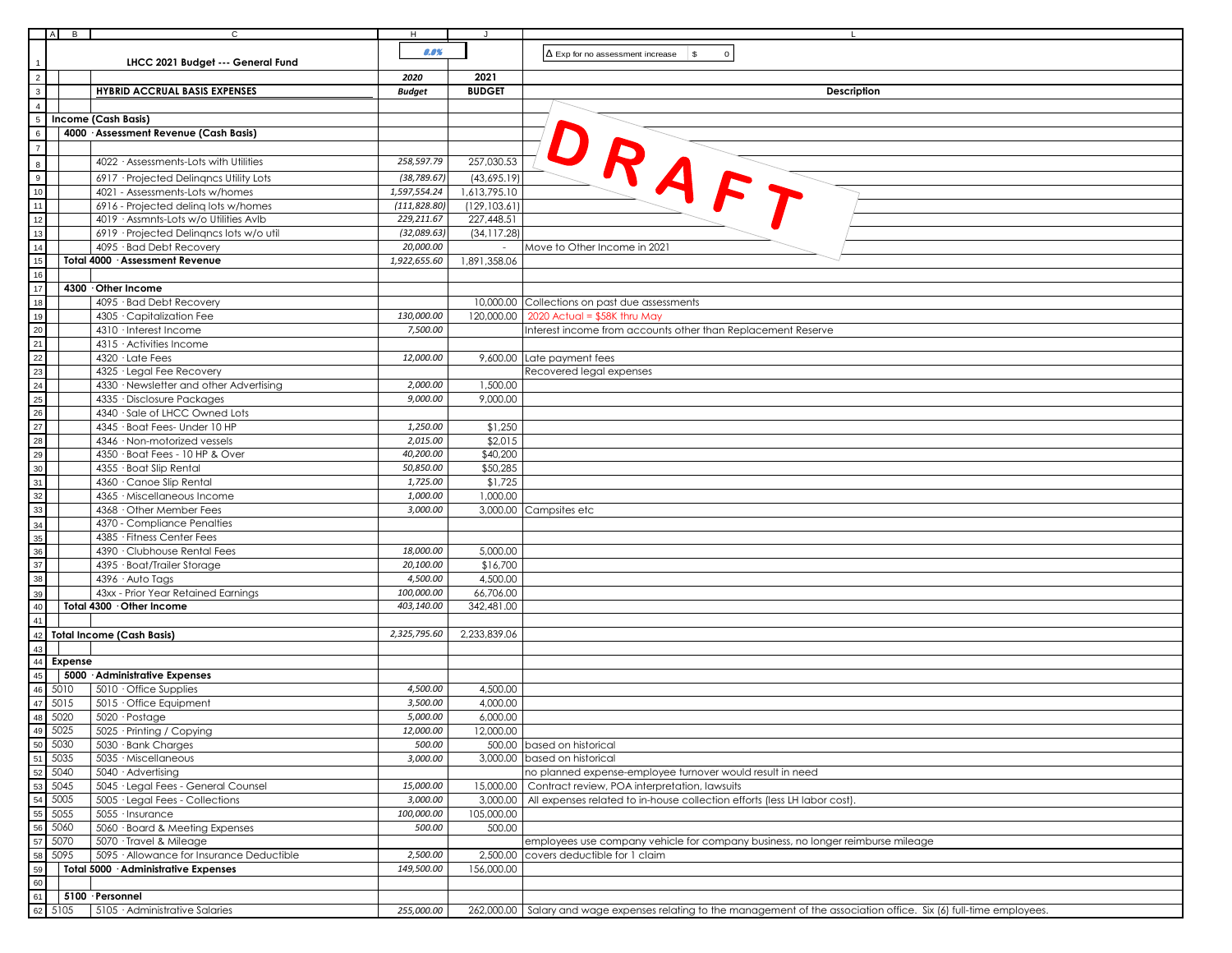|                                                     | B            | $\mathsf{C}$                                                         | H                  |                       |                                                                                                                                       |
|-----------------------------------------------------|--------------|----------------------------------------------------------------------|--------------------|-----------------------|---------------------------------------------------------------------------------------------------------------------------------------|
|                                                     |              |                                                                      | 0.0%               |                       | $\Delta$ Exp for no assessment increase<br>\$<br>$\circ$                                                                              |
| $\begin{array}{c c}\n1 \\ 2 \\ 3 \\ 4\n\end{array}$ |              | LHCC 2021 Budget --- General Fund                                    |                    |                       |                                                                                                                                       |
|                                                     |              |                                                                      | 2020               | 2021<br><b>BUDGET</b> |                                                                                                                                       |
|                                                     |              | <b>HYBRID ACCRUAL BASIS EXPENSES</b>                                 | <b>Budget</b>      |                       | Description                                                                                                                           |
|                                                     |              | 5110 · Maintenance Salaries                                          | 230,000.00         | 223,000.00            | Salary and wage expenses relating to the maintenance operations, excluding trash collection labor. Five (5) full-time employees and   |
|                                                     | 5110         |                                                                      |                    |                       | one (1) Maintenance Supervisor.                                                                                                       |
|                                                     | 5125         | 5125 · Bonuses                                                       | 12,000.00          | 12,000.00             | Christmas bonuses and merit bonuses formerly recorded under Board Discretionary expense.                                              |
|                                                     | 5135         | 5135 · Federal Unemployment                                          | 504.00             | 504.00                |                                                                                                                                       |
|                                                     | 5140         | 5140 · State Unemployment                                            | 105.60             | 105.60                |                                                                                                                                       |
|                                                     | 5145         | $5145 \cdot FICA$                                                    | 38,020.00          | 38,020.00             |                                                                                                                                       |
|                                                     | 5150         | 5150 · Medical / Health Benefits                                     | 50,000.00          | 56,000.00             |                                                                                                                                       |
|                                                     | 5155         | 5155 · Training / Misc. Expenses                                     | 2,500.00           | 2,500.00              |                                                                                                                                       |
|                                                     | 5160         | 5160 · Pension (401k)                                                | 11,500.00          | 12,000.00             |                                                                                                                                       |
|                                                     |              | Total 5100 · Personnel                                               | 599,629.60         | 606,129.60            |                                                                                                                                       |
|                                                     |              |                                                                      |                    |                       |                                                                                                                                       |
|                                                     |              | 5200 · Taxes & Licenses                                              |                    |                       |                                                                                                                                       |
|                                                     | 5210         | 5210 · Permits / Licenses                                            | 1,500              |                       | 6,000   Includes Qbooks annual license renewal (\$4K)                                                                                 |
|                                                     | 5220         | 5220 · Real Estate Taxes                                             | 12,500             |                       | 4,753 2 non-util, 1 util, Golf Course                                                                                                 |
|                                                     |              | 5230 - Sanitary District Taxes                                       | 40,000             |                       | 2,826 2 non-util, 1 util, Golf Course                                                                                                 |
|                                                     | 5240         | 5240 · Personal Property Taxes                                       | 6,500              | 6,500                 |                                                                                                                                       |
|                                                     | 5201         | 5201 · Income Taxes                                                  |                    |                       | rental fees etc are taxable but tax due based on overall tax picture                                                                  |
|                                                     | 5250         | 5250 · POAA Recovery Fund<br>Total 5200 · Taxes & Licenses           | 1,150<br>61,650.00 |                       | 1,150 based on assessment revenue end of each year                                                                                    |
|                                                     |              |                                                                      |                    | 21,229.46             |                                                                                                                                       |
|                                                     |              | 5800 Committee Expenses                                              |                    |                       |                                                                                                                                       |
|                                                     | 5810         | 5810 Activities                                                      | 8,000.00           |                       | 8,000.00 Supplies and event fees for: New Years, Memorial Day, Spring Fling, Fall Fest, Holiday Potluck, 4th of July, and Yard Sales. |
|                                                     |              | Total 5800 Committee Expenses                                        | 8,000.00           | 8,000.00              |                                                                                                                                       |
|                                                     |              |                                                                      |                    |                       |                                                                                                                                       |
|                                                     |              | 5900 · Utilities                                                     |                    |                       |                                                                                                                                       |
|                                                     | 5910         | 5910 · Telephone                                                     | 11,700             | 11,700                |                                                                                                                                       |
|                                                     | 5920         | 5920 · Water / Sewer                                                 | 13,000             | 13,000                |                                                                                                                                       |
|                                                     | 5930         | 5930 · Electricity                                                   | 40,000             | 40,000                |                                                                                                                                       |
|                                                     | 5940         | 5940 · Heating                                                       | 3,000              | 3,000                 |                                                                                                                                       |
|                                                     | 5950         | 5950 · Internet Service                                              | 6,000              | 7,000                 |                                                                                                                                       |
|                                                     |              | Total 5900 · Utilities                                               | 73,700.00          | 74,700.00             |                                                                                                                                       |
|                                                     |              |                                                                      |                    |                       |                                                                                                                                       |
|                                                     |              | 6000 Annual Contracts                                                |                    |                       |                                                                                                                                       |
|                                                     | 6010         | 6010 · Elevator Annual Inspection                                    | 1,075.00           |                       | 1,075.00 no indication of price increase at this time                                                                                 |
|                                                     | 6015<br>#    | 6015 · Elevator Maintenance Contract                                 | 1,500.00           |                       | 1,500.00 based on actuals                                                                                                             |
|                                                     | #            | 6018 - Dam Certification                                             |                    |                       |                                                                                                                                       |
|                                                     | 6020         | 6019 - Landscaping Contract<br>6020 · Audit / Tax Return Preparation | 14,000.00          | 14,000.00             |                                                                                                                                       |
|                                                     | 6025         | 6025 · Financial Management Fees                                     | 69,000.00          |                       | 74,000.00 Kilmer CPA, Inc                                                                                                             |
|                                                     | 6030         | 6030 · Trash Removal Contract                                        | 120,000.00         |                       | 125,000.00 based on current projections                                                                                               |
|                                                     | 6035         | 6035 · Exterminating Contract                                        | 1,800.00           | 1,800.00              |                                                                                                                                       |
|                                                     | 6040         | 6040 · Gate Contract                                                 | 217,000.00         | 217,000.00            |                                                                                                                                       |
|                                                     | 6045         | 6045 · Patrol Services                                               | 41,500.00          | 41,500.00             |                                                                                                                                       |
|                                                     |              | 6055 - Website hosting                                               | 500.00             |                       | 500.00  includes hosting & renewal                                                                                                    |
|                                                     |              | xxxx - Lake Culture & Testing                                        | 48,000.00          |                       | 50,000.00 Lake Committee                                                                                                              |
|                                                     | 6050         | 6050 · Lake Patrol                                                   | 9,000.00           | 9,000.00              |                                                                                                                                       |
|                                                     |              | NALMS Membership                                                     | 750.00             | 750.00                |                                                                                                                                       |
|                                                     |              | <b>Sheriff Patrol</b>                                                |                    | 26,000.00             | Safety Adv Cmte request -- 10 hrs/wk; 540 hrs/yr @ \$50/hr                                                                            |
|                                                     |              | Total 6000 · Annual Contracts                                        | 524,125.00         | 562,125.00            |                                                                                                                                       |
|                                                     |              |                                                                      |                    |                       |                                                                                                                                       |
|                                                     |              | 6100 · As Needed Contracts & Services                                |                    |                       |                                                                                                                                       |
|                                                     | 6120         | 6120 · Election Official                                             | 1,800.00           |                       | 1,800.00 based on last year actuals                                                                                                   |
|                                                     | 6125         | 6125 - Janitorial Services                                           | 14,000.00          | 15,000.00             |                                                                                                                                       |
|                                                     | 6130<br>6145 | 6130 - Computer Services                                             | 14,000.00          | 14,000.00             |                                                                                                                                       |
|                                                     | 6150         | 6145 · Dam Maintenance                                               | 5,000.00<br>750.00 |                       | 5,000.00 based on projections                                                                                                         |
|                                                     | 6165         | $6150$ $\cdot$ Boat Repairs<br>6165 · Building Repairs               | 10,000.00          | 750.00<br>10,000.00   |                                                                                                                                       |
|                                                     |              | 6178 · Road Repairs & Improvements                                   | 40,000.00          | 30,000.00             |                                                                                                                                       |
|                                                     |              |                                                                      |                    |                       |                                                                                                                                       |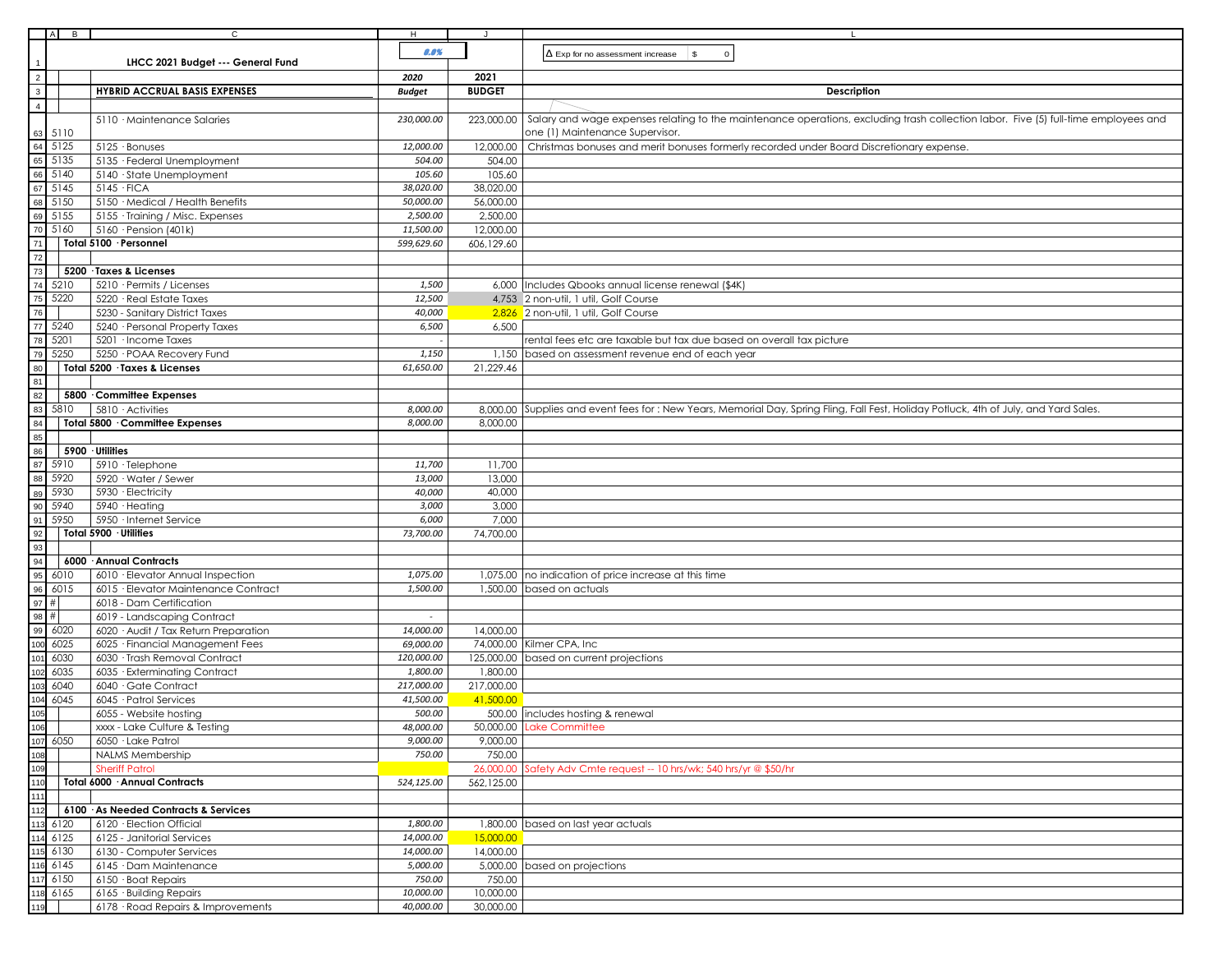|                                                                                  | $\blacksquare$<br>A | $\mathsf{C}$                                               | H             | J             |                                                                                                                                      |
|----------------------------------------------------------------------------------|---------------------|------------------------------------------------------------|---------------|---------------|--------------------------------------------------------------------------------------------------------------------------------------|
|                                                                                  |                     | LHCC 2021 Budget --- General Fund                          | 0.0%          |               | $\Delta$ Exp for no assessment increase<br>$\mathfrak s$<br>$\mathbf 0$                                                              |
|                                                                                  |                     |                                                            | 2020          | 2021          |                                                                                                                                      |
|                                                                                  |                     | <b>HYBRID ACCRUAL BASIS EXPENSES</b>                       |               | <b>BUDGET</b> |                                                                                                                                      |
|                                                                                  |                     |                                                            | <b>Budget</b> |               | <b>Description</b>                                                                                                                   |
|                                                                                  |                     |                                                            |               |               |                                                                                                                                      |
|                                                                                  |                     | 6180 Fourth of July Fireworks                              | 7,500.00      | 7,500.00      |                                                                                                                                      |
|                                                                                  |                     | 6183 Capsure                                               | 18,000.00     | 18,000.00     |                                                                                                                                      |
|                                                                                  |                     | electronic equipment repairs                               | 7,000.00      | 7,000.00      | includes camera repairs, gate repairs, fob repairs etc                                                                               |
|                                                                                  |                     | tree removal                                               | 10,000.00     | 10,000.00     |                                                                                                                                      |
|                                                                                  |                     | Office 365                                                 | 11,000.00     | 11,500.00     |                                                                                                                                      |
|                                                                                  |                     | Repair & extend Redland Rd Fence                           |               | 13,000.00     | Requested by B&G                                                                                                                     |
|                                                                                  |                     |                                                            |               |               |                                                                                                                                      |
|                                                                                  |                     | Total 6100 · As Needed Contracts & Services                | 139,050.00    | 143,550.00    |                                                                                                                                      |
|                                                                                  |                     |                                                            |               |               |                                                                                                                                      |
|                                                                                  |                     | 6200 · Material & Supplies                                 |               |               |                                                                                                                                      |
|                                                                                  | 6210                | 6210 · Snow Removal                                        | 20,000        |               | 20,000 Expenses related to materials for snow and ice removal such as gravel, magnesium chloride and ice melt.                       |
|                                                                                  |                     | 6212 · Building Supplies & Repairs                         | 4,000         |               | 4,000 Expenses related to materials for building repairs-Admin office, Clubhouse, Guard house, Maint Facility, and Mail Stations.    |
|                                                                                  |                     |                                                            | 18,000        |               | 20,000 historically over budget and added to multiple GL's-does not include improvements to Beach 3                                  |
|                                                                                  |                     | 6213 Landscape Supplies                                    |               |               |                                                                                                                                      |
|                                                                                  | 6215                | 6215 · Miscellaneous Supplies                              | 4,000         | 4,000         |                                                                                                                                      |
|                                                                                  |                     | 6218 · Road Repair & Improv Supplies                       | 20,000        |               | 15,000 Materials for road repair and improvement-gravel, patch fill, etc.                                                            |
|                                                                                  | 6220                | 6220 · Equipment Rental                                    | 20,000        |               | 15,000 Expenses related to lease of cherry picker, grader, lift, etc.                                                                |
|                                                                                  |                     | 6225 · Tools & Equipment                                   | 2,500         | 2,500         | Non-expendable items, tangible, with a useful life of more than 1-year w/acquisition cost of \$50 or more. Expenses such as: pruner, |
|                                                                                  | 6225                |                                                            |               |               | weed eater, wrench, bolt cutters, chain saw, fire extinguisher, auger bit, vacuum, backhoe rake.                                     |
|                                                                                  |                     | 6227 · Equipment Maintenance & Repairs                     | 15,000        | 15,000        | Parts for internal equipment repair and maintenance.                                                                                 |
|                                                                                  | 6230                | 6230 · Janitorial Supplies                                 | 3,500         |               | 3,500 based on current projections                                                                                                   |
| 136<br>137<br>138<br>139<br>140<br>141                                           | 6235                | 6235 · Boat & Vehicle Decals-Rgstrtn                       | 2,000         | 1,500         |                                                                                                                                      |
|                                                                                  | 6245                | 6245 · Ground & Road Supplies                              | 4,000         |               | 4,000   Expenses related to plant material replacement, grass seed, mulch not for landscaping and shoulder stone for roadways.       |
|                                                                                  | 6250                | $6250 \cdot$ Signs                                         | 2,500         |               | 2,500 does not include any additional signage                                                                                        |
| 142                                                                              | 6255                | 6255 · Vehicle & Equipment Fuel                            | 16,000        | 16,000        | vehicle fuel costs for Haines patrol vehicle, patrol boat, maintenance vehicles, and other Assn owned vehicles & equipment.          |
| 143                                                                              |                     | 6257 · Vehicle Maintenance & Repairs                       | 8,000         | 8,000         | Parts for in-house repairs and maintenance of Assn owned vehicles.                                                                   |
|                                                                                  | 6265                | 6265 · Lake & Marina                                       | 5,000         | 7,000         | includes incremental buoy replacement & dock repair materials                                                                        |
| $\frac{144}{145}$                                                                | 6270                | 6270 · Uniforms                                            | 5,000         | 3,000         |                                                                                                                                      |
|                                                                                  | 6275                | 6275 · Portable Toilets                                    | 3,600.00      | 3,750.00      |                                                                                                                                      |
| $\frac{146}{147}$                                                                |                     | Electronic Speed Monitor w/camera                          |               |               |                                                                                                                                      |
|                                                                                  |                     | Total 6200 · Material & Supplies                           |               | 11,800.00     | Safety Adv Cmte request -- 2 @ \$11,300 ea                                                                                           |
|                                                                                  |                     |                                                            | 153,100.00    | 156,550.00    |                                                                                                                                      |
|                                                                                  |                     |                                                            |               |               |                                                                                                                                      |
|                                                                                  |                     | 7050 - Long Term Capital Assets (Capital Improvement Fund) |               |               |                                                                                                                                      |
|                                                                                  |                     | Electronic Speed Monitor w/camera                          |               | 11,800.00     |                                                                                                                                      |
|                                                                                  |                     | Disc Golf                                                  |               | 2,000.00      |                                                                                                                                      |
|                                                                                  |                     | Walking/Bike Trails - Neighborhood                         |               | 36,000.00     |                                                                                                                                      |
| 148<br>149<br>150<br>151<br>152<br>153<br>154<br>155<br>156<br>157<br>158<br>159 |                     | Dog Park                                                   |               | 5,000.00      |                                                                                                                                      |
|                                                                                  |                     | <b>Beach I Implementation</b>                              |               | 10,000.00     |                                                                                                                                      |
|                                                                                  |                     | Beach II Enhancements & Erosion                            |               | 10,000.00     |                                                                                                                                      |
|                                                                                  |                     | Beach II Campsites & Parking                               |               | 20,000.00     |                                                                                                                                      |
|                                                                                  |                     | <b>Beach II Pavilion</b>                                   |               | 3,000.00      |                                                                                                                                      |
|                                                                                  |                     | Beach II Bath rooms                                        |               | 10,000.00     |                                                                                                                                      |
|                                                                                  |                     | Beach III Repair & Sand                                    |               | 10,000.00     |                                                                                                                                      |
| 160<br>161                                                                       |                     | Additional Marina Slips (8 new slips)                      |               | 6,000.00      |                                                                                                                                      |
| 162                                                                              |                     | <b>Fish Stocking</b>                                       |               | 5,000.00      |                                                                                                                                      |
|                                                                                  |                     |                                                            |               |               |                                                                                                                                      |
|                                                                                  |                     | 7050 - Total Long Term Capital Assets (CIP)                | 197,708.00    | 128,800.00    |                                                                                                                                      |
|                                                                                  |                     |                                                            |               |               |                                                                                                                                      |
|                                                                                  |                     |                                                            |               |               |                                                                                                                                      |
|                                                                                  |                     | 6900 Other Expenses                                        |               |               |                                                                                                                                      |
|                                                                                  |                     |                                                            |               |               |                                                                                                                                      |
|                                                                                  |                     |                                                            |               |               |                                                                                                                                      |
|                                                                                  |                     | <b>Total General Fund Expenses</b>                         | 1,906,462.60  | 1,857,084.06  |                                                                                                                                      |
|                                                                                  |                     |                                                            |               |               |                                                                                                                                      |
|                                                                                  |                     | 6930 - Clubhouse Loan Repayment                            |               |               |                                                                                                                                      |
|                                                                                  |                     |                                                            |               |               |                                                                                                                                      |
|                                                                                  |                     | Debt Service Golf Course - Interest                        | 11,271.00     | 2,293.00      |                                                                                                                                      |
|                                                                                  |                     | 6930 Debt Service Golf Course - Principal                  | 27,375.00     | 36,353.00     |                                                                                                                                      |
|                                                                                  |                     |                                                            | 38,646.00     | 38,646.00     |                                                                                                                                      |
|                                                                                  |                     | Transfers to Reserves (Use of Funds)                       |               |               |                                                                                                                                      |